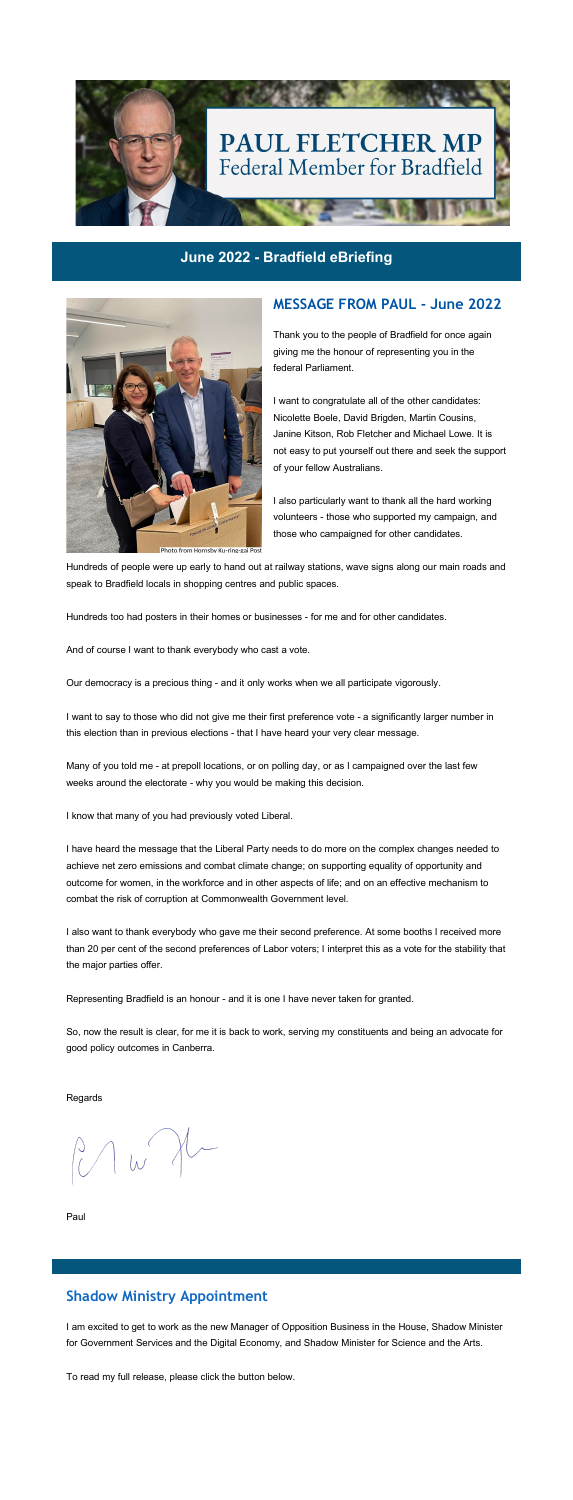### **How can I serve you better?**

Whether it is pursuing issues you may have with services from the federal government, or other matters where I can be an advocate on your behalf, please let me know if you think I can help.

An important part of my job is assisting my constituents.

Regardless of who you voted for at the 2022 election – I am here to serve you.

You can help me do a better job – by filling out this form to tell me what matters to you and how I can take your voice to Canberra.

### [https://www.paulfletcher.com.au/2022survey](https://cust39731.au.v6send.net/ch/39731/2vy4f/2891815/JfqNr8t6Jw70r9KbDVRGkSXhKOjmvJfgXmwWvMuX.html)



# **HOW CAN I** SERVE VOU

### **New Website Constituent Hub**

My website now includes a 'constituent hub' of electorate services. It provides key information on federal government responsibilities, like aged care, communications, immigration, social services and the NDIS.

This can be accessed on the home page of my website or by visiting the hub [here.](https://cust39731.au.v6send.net/ch/39731/2vy4f/2891813/JfqNr8t6Jw70r9KbDVRGStriC.XOazMnRjAe42iD.html)

### [Constituent Hub](https://cust39731.au.v6send.net/ch/39731/2vy4f/2891816/JfqNr8t6Jw70r9KbDVRGhurkjrkLD8PVtSXel6Vy.html)



PAUL FLETCHER MP ion Business in the House<br>for Science & the Arts<br>or Government Services

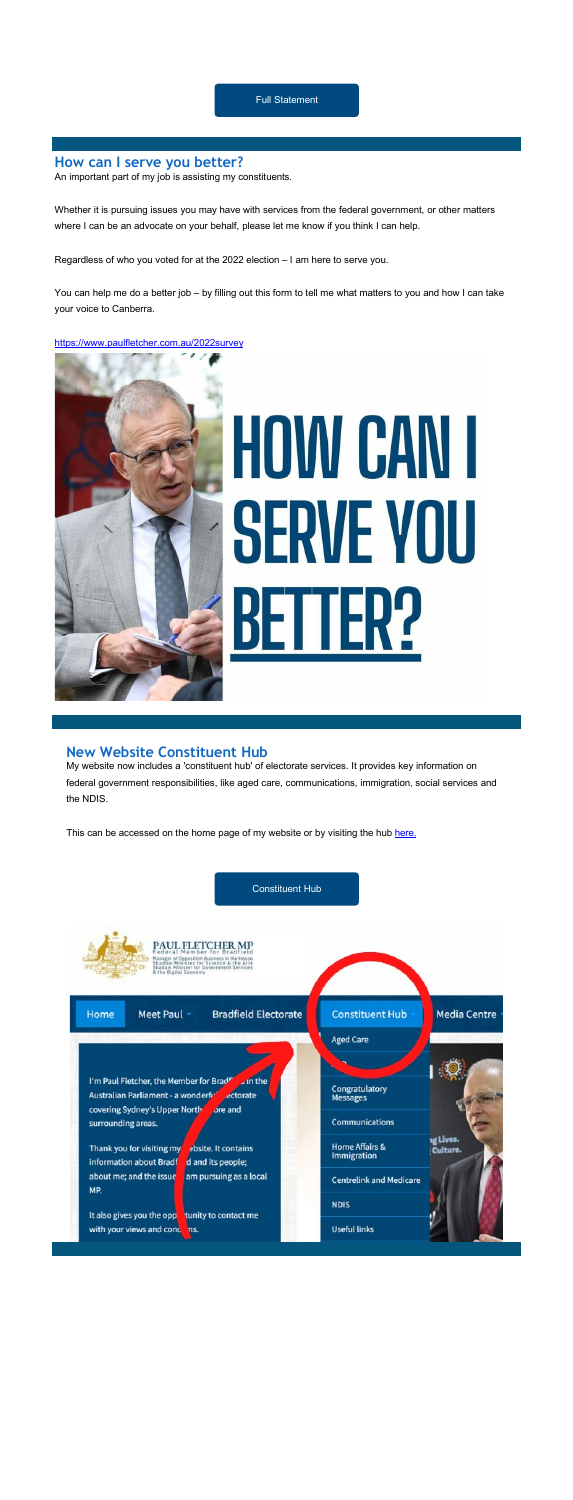# **Visit to Goodstart Early Learning Centre in West Pymble**

It was great to visit Goodstart Early Learning Centre in West Pymble - where I met some adorable young constituents as well as Centre Director Evan Hu & Area Director Rachel McCulloch to discuss with them how their centre is going and the future ahead.



# **Heritage Festival at Woodlands**

I joined the Heritage Festival at the historic house, Woodlands in Killara, alone with Mayor Jeff Pettett and Deputy Mayor Barbara Ward. The author of Seven Little Australians, Ethel Turner, lived here in the 1890s. Albert Lim and his wife Eva have done a remarkable job restoring Woodlands since the acquired the home a few years ago; it was very generous of them to open their home to the community for the Heritage Festival.